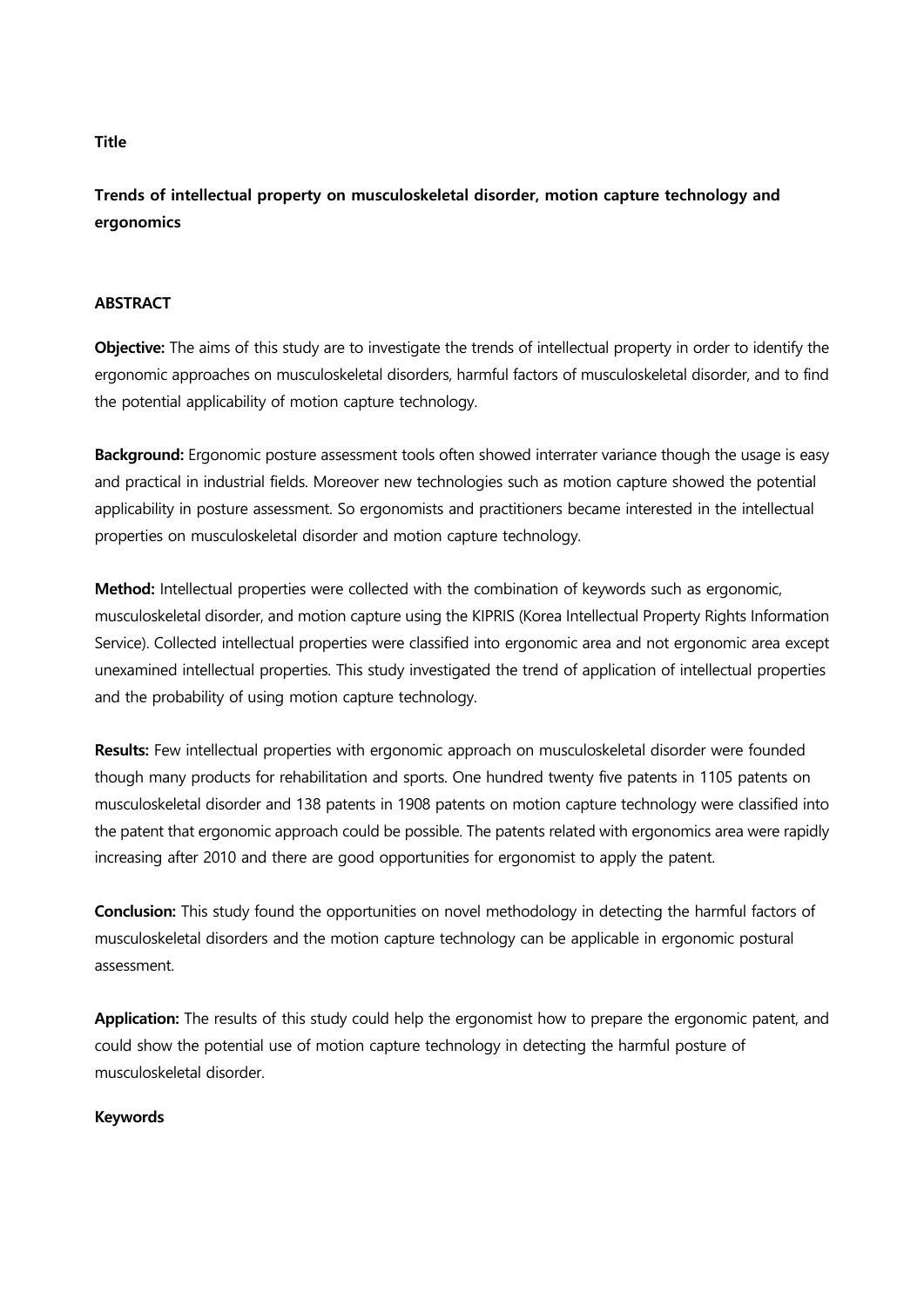Musculosketal disorder, Motion capture, Intellectual property

## **1. Introduction**

근골격계질환 관련 법령이 제정으로 인해 근골격계질환 예방에 대한 사업자와 작업자의 인식 수준이 향상되었으며, 산업현장에서 발생하는 근골격계질환 예방을 위해 근골격계 유해요인조사를 실시하도록 하고 있다 (KOSHA, 2012). 그리고 근골격계 유해요인조사 결과 추가적인 정밀 평가가 필요하다고 판단되는 경우에는 인간공학적 작업자세 분석도구인 OWAS (Ovako Working Posture Analysis System), RULA (Rapid Upper Limb Assessment) 또는 REBA (Rapid Entire Body Assessment)와 신체의 특정 부위를 평가하는 JSI (Job Strain Index) 와 ACGIH's HAL (ACGIH's Hand Activity Level threshold limit values method) 과 같은 분석 방법을 추가로 실시 할 것을 권장하고 있다 (Karhu et al., 1977; McAtamney and Corlett, 1993; Hignett and McAtamney, 2000; Moor and Garg, 1995; American Conference of Governmental Industrial Hygienists, 2002).

인간공학적 작업자세 분석은 작업에 영향을 미치지 않고 사용이 간단하며 비용이 적게 소요되는 장점을 가지고 있지만 (Genaidy et al., 1994), 평가자가 작업자를 관측하여 인간공학적 작업자세 분석을 실시하는 과정에서 평가자간 하나의 작업자세를 다르게 평가할 가능성이 있는 것으로 나타났다 (Burt and Punnett, 1999). 또한 신체 관절의 각도를 세분화할수록 작업자세를 잘못된 각도로 분류하거나 (Lowe, 2004), 평가자 사이의 관절 각도 분류가 일치하지 않는 경향이 큰 것으로 나타났다 (Bao, 2009).

모션캡쳐 (motion capture) 기술은 최근 활발한 연구가 이루어지고 있으며, 신체동작을 정량적으로 측정하여 평가자 간 오류를 감소시킬 수 있는 기술이다. 모션캡쳐는 크게 기계식 방식, 광학식 방식, MEMS (Micro Electro Mechanical System) 센서를 활용한 센서방식으로 구분할 수 있으며, 1990년대 후반부터 가상현실 (virtual reality) 의 현실감을 높이기 위해 신체 움직임을 측정하거나 (Foxlin, 1996), 류머티스 환자의 보행분석, 재활 등에 적용되었으며 (Sutherland, 2002; Ehara et al., 1997), 최근에는 스포츠, 로보틱스 등 다양한 분야에서 활용되고 있는 기술이다 (Ahmed, 2013). 또한 모션캡쳐 기술을 활용하여 자동차 조립라인의 작업자세를 지속적으로 모니터하거나 (Ferguson et al., 2011), 실시간으로 부적절한 작업자세의 위험성을 알려주어 작업자가 자세를 바로잡을 수 있도록 도움을 줄 수 있다 (Vignais et al., 2013). 또한 Kim & Nussbaum (2013)은 모션캡쳐 방식에 따라 작업자 자세를 측정하는 것에 오차가 발생할 수 있지만, 모션캡쳐를 통한 신체동작을 평가하는 것은 인간공학적 작업자세 분석에 활용가능성이 높다는 것을 보였다.

본 연구에서는 국내의 근골격계질환과 근골격계 유해요인을 키워드로 하는 특허를 통해 근골격계질환 예방을 위한 인간공학적 접근방향과 관련 기술 발전 동향을 알아보고, 정량적인 인간공학적 자세분석을 위해 모션캡쳐 기술의 활용 가능성을 확인하고자 한다.

### **2. Method**

근골격계질환과 모션캡쳐 기술 동향을 파악하기 위해 지식재산권 정보 데이터베이스인 KIPRIS (Korea Intellectual Property Rights Information Service) 를 활용하였다. KIPRIS는 다양한 키워드를 이용한 일반검색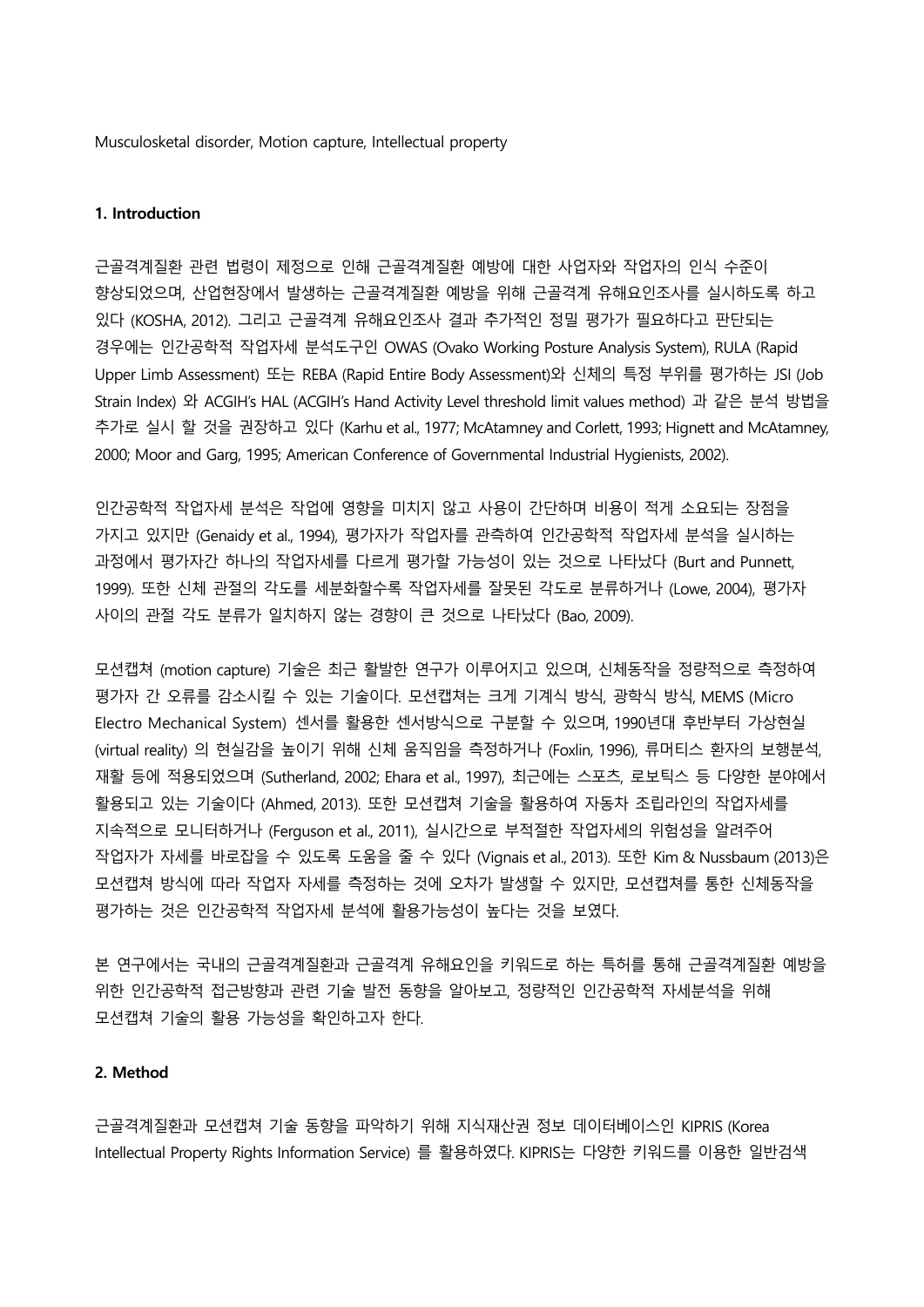뿐만 아니라 논리연산자 (\*, +, !, ^)와 구문연산자 (" ")를 활용한 구체화된 검색이 가능하다. 또한 발명의 명칭뿐만 아니라 IPC분류, 공개번호, 공개일자, 출원인 등 총 23개의 다양한 검색항목을 이용하여 검색하는 것이 가능하다.

지적재산권은 권리에 따라 특허와 실용으로 구분되며, 본 연구에서는 특허만을 대상으로 연구가 진행되었다. 본 연구는 근골격계질환 및 근골격계 유해요인과 인간공학과의 관계, 모션캡쳐를 활용한 자세평가와 관련한 기술동향을 알아보기 위해 특허 전문에 대한 자유어 검색을 실시하였다. "인간공학"이 특허 전문에서 키워드 역할로서 활용될 수 있는지를 확인하기 위해 검색과정에서 "근골격계질환" 뿐만 아니라 "근골격계질환\*인간공학"을 근골격계질환 관련 특허에서의 인간공학적 접근이 이루어졌는지 확인하고자 하였다. 그리고 근골격계 유해요인조사를 정량화하기 위한 기술 동향과 모션캡쳐를 활용한 자세평가 관련 특허를 조사하였다.

본 연구에서는 출원자의 사정으로 특허의 권리가 소멸되거나, 출원이 취소 또는 포기된 특허를 제외하였다. 그러나 특허심사과정에서 거절된 특허를 함께 확인하여 특허심사를 통과하지 못한 특허의 부족한 부분과 특허거절 비율을 확인하고자, 특허 심사과정을 통해 특허 등록 여부가 결정된 특허만을 대상으로 분석을 실시하였다. 또한 특허의 자유어 검색 결과는 특허 명세서 전문에 대한 검색 결과이므로 본 연구에서 제시하는 검색어가 포함된다 하더라도 인간공학 분야와 관련성이 적은 기계, 전자, 전산, 의료 등의 분야가 함께 포함되었다. 따라서 생산을 위한 장비, 설비, 로봇 관련 특허는 기계관련 특허로, 전산화된 데이터 처리를 위한 소프트웨어와 하드웨어 관련 특허는 전자/전산관련 특허로, 근골격계질환의 치료방법 및 치료용 조성물 관련 특허는 의료관련 특허로 분류하여, 인간공학과 관련성이 적은 특허를 제외하는 과정이 수행되었다.

### **3. Results**

#### **3.1 Statistical classification**

각 키워드 별 특허 검색 결과는 Table 1과 같다. ("근골격계질환")\*("인간공학")의 검색결과는 "근골격계질환" 검색결과 중 "인간공학"이 함께 포함되는 특허의 검색결과이므로 "근골격계질환" 검색 결과와 중복으로 검색된 특허이다. "근골격계질환"은 전체 1528건 중 832건이 등록되어 출원된 특허 중 54.5%가 특허로 등록되었으며, ("근골격계질환")\*("인간공학")는 35.9%, "근골격계유해요인"은 21.5%, "모션캡쳐"는 38.2%의 특허가 등록되었다. Table 1에서 심사가 이루어지지 않은 특허를 제외한 등록된 특허와 거절된 특허를 대상으로 인간공학 분야와 비 인간공학 분야로 구분하였다.

| <b>Status</b> | Number of patents for each keyword |                   |                    |                  |  |
|---------------|------------------------------------|-------------------|--------------------|------------------|--|
|               | "musculoskeletal<br>disorder"      | ("musculoskeletal | "harmful factor of |                  |  |
|               |                                    | disorder")        | musculoskeletal    | "motion capture" |  |
|               |                                    | *("ergonomics")   | disorder"          |                  |  |
| Applications  | 1528                               |                   | 93                 | 1908             |  |
| Granted       | 832                                |                   | 20                 | 729              |  |

Table 1. Search results of patents for each keyword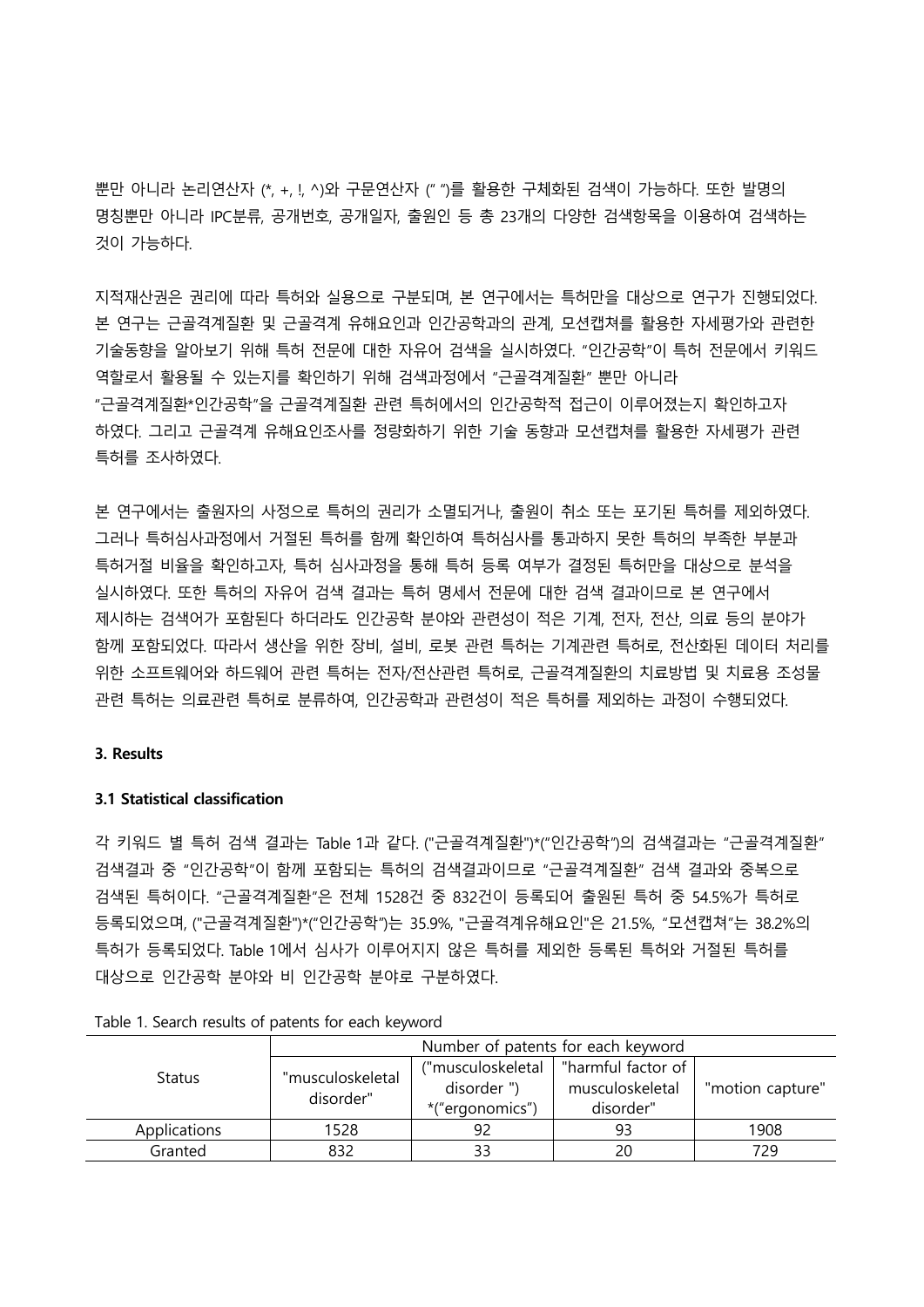|         | $\sim$ $\sim$ $\sim$<br>- |    | - -<br>- | $\sim$ $\sim$ $\sim$ |
|---------|---------------------------|----|----------|----------------------|
| _______ | $\sim$                    | -- | $\sim$   | --                   |

특허심사가 이루어진 특허 중 인간공학과 관련성이 있는 특허를 Table 2에 정리하였다. "근골격계질환" 키워드로 검색된 특허 총 1528건 중 심사가 이루어지지 않은 423건은 제외되었으며, 1105건의 특허 중 인간공학과 관련된 것은 125건으로 요약이 되었다. 인간공학과 관련된 특허는 주로 자세교정장치 또는 운동기구, 신발 깔창, 기능성 의류 등이었고, 비 인간공학 분야에는 전동공구와 기계/설비, 의료 관련 및 조성물 제조 관련한 특허들이 분류되었다. ("근골격계질환")\*("인간공학") 으로 검색된 특허 중 인간공학 분야 특허는 총 18건으로 등록된 특허는 근력이나 자세를 보완하는 기능성 의류 특허가 대부분을 차지하였다. "근골격계 유해요인" 로 검색된 특허는 수공구 특허 1건을 제외하고 대부분 조성제 또는 조성방법 관련 특허로 나타났다. "모션캡쳐" 와 관련된 특허는 대부분이 컴퓨터/전산 분야의 특허가 많이 나타났다. "모션캡쳐" 관련 특허 건 중 인간공학 분야는 총 138건으로 스포츠 분야를 포함하여 인간동작분석을 위한 시스템 구성과 운용 방법론을 다루는 것으로 나타났다.

인간공학 관련 특허가 특허로 등록되어 권리를 취득하기까지 소요되는 평균 기간은 "근골격계질환" 관련 특허는 592.4일, ("근골격계질환")\*("인간공학")은 620.7일, "근골격계 유해요인"은 329일, "모션캡쳐"는 799.1일이 소요되었다 (Table 2). "근골격계질환"으로 추출된 특허 중 인간공학 관련 출원 특허의 65.6%가 특허심사를 거쳐 특허로 등록이 되는 것으로 나타났다. 출원된 특허 전문에 "근골격계질환"과 "인간공학"이 함께 포함되는 ("근골격계질환")\*("인간공학")은 61.1%로 나타났으며, "근골격계 유해요인"은 한 건의 특허가 출원 후 특허로 등록되었다.

본 연구에서 추출된 특허 중 기계/제조, 의료/약제와 같은 비 인간공학 분야의 특허 출원 건수와 등록 건수를 Table 3에 나타내었다. "근골격계질환"으로 추출된 특허 중 75.3%가 특허로 등록되었으며, 등록까지는 816.4일이 소요되었으며, "모션캡쳐"로 추출된 특허의 74.0%가 특허가 919.2일의 기간이 경과되고 특허로 등록되었다. 비 인간공학 분야의 특허는 2000년대 초반부터 출원이 되어 특허심사에 소요되는 기간도 긴 것으로 나타났다.

|                           | Number of patents for each keyword |                   |                    |                  |  |
|---------------------------|------------------------------------|-------------------|--------------------|------------------|--|
| <b>Status</b>             | "musculoskeletal<br>disorder"      | ("musculoskeletal | "harmful factor of |                  |  |
|                           |                                    | disorder")        | musculoskeletal    | "motion capture" |  |
|                           |                                    | *("ergonomics")   | disorder"          |                  |  |
| Applications<br>125       |                                    | 18                |                    | 138              |  |
| Granted                   | 82 (65.6%)                         | $11(61.1\%)$      | 1 (100%)           | 94 (68.1%)       |  |
| 43 (34.4%)<br>Rejected    |                                    | 7 (38.9%)         | $0(0\%)$           | 44 (31.9%)       |  |
| Period until registration | 592.4                              | 620.7             | 329                | 799.1            |  |
| (days)                    |                                    |                   |                    |                  |  |

Table 2. Search results of patents related to ergonomics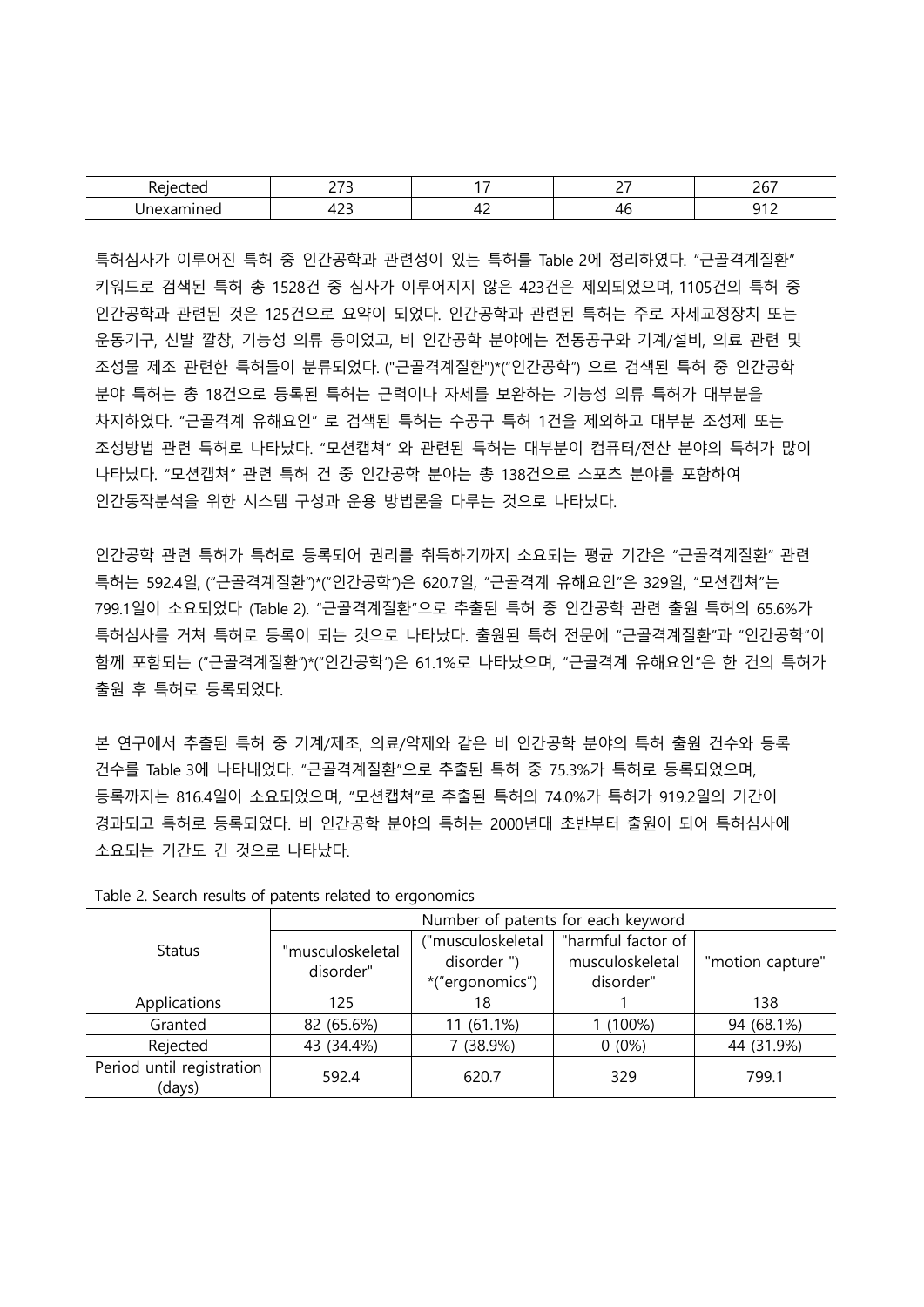|                                              | Number of patents for each keyword |                   |                    |                  |  |
|----------------------------------------------|------------------------------------|-------------------|--------------------|------------------|--|
| <b>Status</b>                                | "musculoskeletal<br>disorder"      | ("musculoskeletal | "harmful factor of |                  |  |
|                                              |                                    | disorder")        | musculoskeletal    | "motion capture" |  |
|                                              |                                    | *("ergonomics")   | disorder"          |                  |  |
| Applications<br>980                          |                                    | 32                | 19                 | 858              |  |
| Granted                                      | 750 (75.3%)                        | 22 (68.8%)        | 5(26.3%)           | 635 (74.0%)      |  |
| Rejected                                     | 230 (24.7%)                        | 10 (31.2%)        | 14 (73.7%)         | 223 (26.0%)      |  |
| Period until registration<br>816.4<br>(days) |                                    | 1055.6            | 78.4               | 919.2            |  |

Table 3. Search results of patents related to non-ergonomics

## **3.1 Trends of patent application**

인간공학과 관련된 특허의 연도별 등록 경향을 Figure 1과 Table 4에 정리하였다. 인간공학 관련 특허 등록 건수는 2007년에 일시적으로 증가하였다가 2010년을 기준으로 꾸준히 증가하는 경향을 나타내었다. 수집된 자료가 2015년 7월까지 등록 된 특허라는 점을 감안할 때, 인간공학과 관련된 "근골격계질환" 관련 특허에 비해 "모션캡쳐" 관련 특허가 2014년도에 비해 2015년도에 크게 증가하는 경향을 나타내었다. 특히 "모션캡쳐" 관련 특허는 2013년 이전에는 광학 방식의 모션캡쳐 관련 특허가 주로 등록되었으며, 2014년부터 MEMS 센서를 활용한 모션캡쳐 관련 특허가 주로 등록되기 시작하였다. 모션캡쳐 관련 특허는 모션캡쳐 방식과 상관없이 인체의 동작을 형상화하고 분석하기 위한 특허가 대부분을 차지하며 작업자, 골프, 승마 등 스포츠 분야, 증강현실을 위한 제스쳐 인터페이스 관련 특허가 많이 등록되었다.

"근골격계질환"과 "모션캡쳐" 를 키워드로 하는 특허는 2005년도 이전에 총 44건이 출원되었고 이 중 17건이 특허로 등록이 되어, 출원된 특허 중 38.6%가 특허심사를 통과한 것으로 나타났다. 그러나 2006년도 이후에는 219건의 출원된 특허 중 159건이 등록되어 72.6%의 특허 등록 비율을 나타내었다. 따라서 2005년 이전에 비해 특허 출원 건수뿐만 아니라 특허심사를 통과하여 등록되는 비율도 높아지는 것으로 나타났다.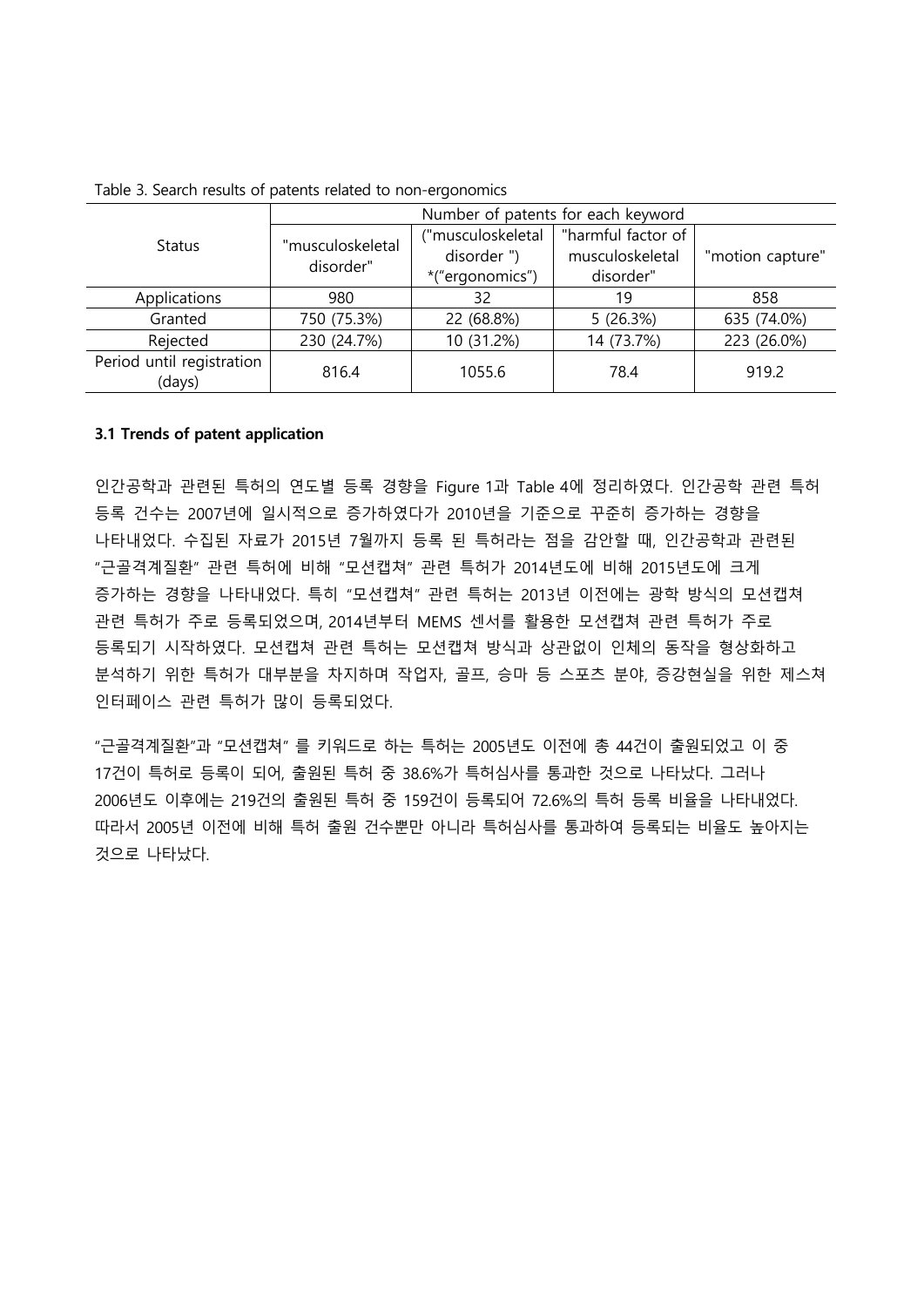

Figure 1. Trend of patent registration on the year

|       | Keywords                      |                 |                                 |                 |                                       |                  |                  |                 |
|-------|-------------------------------|-----------------|---------------------------------|-----------------|---------------------------------------|------------------|------------------|-----------------|
| Year  | "musculoskeletal<br>disorder" |                 | ("musculoskeletal<br>disorder") |                 | "harmful factor of<br>musculoskeletal |                  | "motion capture" |                 |
|       |                               |                 | *("ergonomics")                 |                 | disorder"                             |                  |                  |                 |
|       | Grant.*                       | App.            | Grant.*                         | App.            | Grant.*                               | App.             | Grant.*          | App.            |
|       |                               | (Grant./Rej.)** |                                 | (Grant./Rej.)** |                                       | (Grant./Rej.) ** |                  | (Grant./Rej.)** |
| 2000  | $\overline{0}$                | 1(0/1)          | $\mathbf{0}$                    | 0(0/0)          | $\mathbf 0$                           | 0(0/0)           | $\mathbf 0$      | 5(2/3)          |
| 2001  | 0                             | 1(0/1)          | $\mathbf{0}$                    | 0(0/0)          | $\mathbf 0$                           | 0(0/0)           | $\mathbf 0$      | 5(2/3)          |
| 2002  | $\overline{0}$                | 2(1/1)          | $\mathbf 0$                     | 0(0/0)          | $\mathbf 0$                           | 0(0/0)           | $\mathbf 0$      | 4(1/3)          |
| 2003  | $\overline{0}$                | 2(1/1)          | $\overline{0}$                  | 0(0/0)          | $\mathbf 0$                           | 0(0/0)           | $\overline{0}$   | 6(0/6)          |
| 2004  | $\overline{0}$                | 1(0/1)          | $\mathbf 0$                     | 0(0/0)          | $\overline{0}$                        | 0(0/0)           | $\overline{c}$   | 5(2/3)          |
| 2005  | $\mathbf 0$                   | 5(2/3)          | $\mathbf 0$                     | 1(0/1)          | $\mathbf 0$                           | 0(0/0)           | $\mathbf 0$      | 7(6/1)          |
| 2006  | 1                             | 5(4/1)          | $\mathbf 0$                     | 0(0/0)          | $\overline{0}$                        | 0(0/0)           | 4                | 5(4/1)          |
| 2007  | 8                             | 5(3/2)          | $\overline{0}$                  | 0(0/0)          | $\overline{0}$                        | 0(0/0)           | 7                | 11 $(8 / 3)$    |
| 2008  | 1                             | 12(8/4)         | $\overline{0}$                  | 3(0/3)          | 0                                     | 0(0/0)           | $\overline{2}$   | 12(11/1)        |
| 2009  | 2                             | 11 $(5/6)$      | $\mathbf 0$                     | 0(0/0)          | $\mathbf 0$                           | 0(0/0)           | 7                | 12(7/5)         |
| 2010  | 5                             | 21(15/6)        | $\mathbf 0$                     | 3(2/1)          | $\overline{0}$                        | 0(0/0)           | 5                | 13(9/4)         |
| 2011  | 13                            | 18(11/7)        | 1                               | 5(4/1)          | $\overline{0}$                        | 1(1/0)           | 11               | 11(10/1)        |
| 2012  | 12                            | 25(19/6)        | 1                               | 6(5/1)          | 1                                     | 0(0/0)           | 7                | 19(16/3)        |
| 2013  | 15                            | 11 $(8 / 3)$    | 4                               | 0(0/0)          | $\overline{0}$                        | 0(0/0)           | 18               | 19(12/7)        |
| 2014  | 19                            | 4(4/0)          | 5                               | 0(0/0)          | $\overline{0}$                        | 0(0/0)           | 17               | 3(3/0)          |
| 2015  | 6                             | 1(1/0)          | $\overline{0}$                  | 0(0/0)          | $\overline{0}$                        | 0(0/0)           | 14               | 1(1/0)          |
| Total | 82                            | 125             | 11                              | 18              | 1                                     | 1                | 94               | 138             |
|       |                               | (82 / 43)       |                                 | (11 / 7)        |                                       | (1/0)            |                  | (94 / 44)       |

\* : Granted patents on the year

\*\*: Applied patents on the year and (Grant./Rej.) stands for the (Granted/Rejected)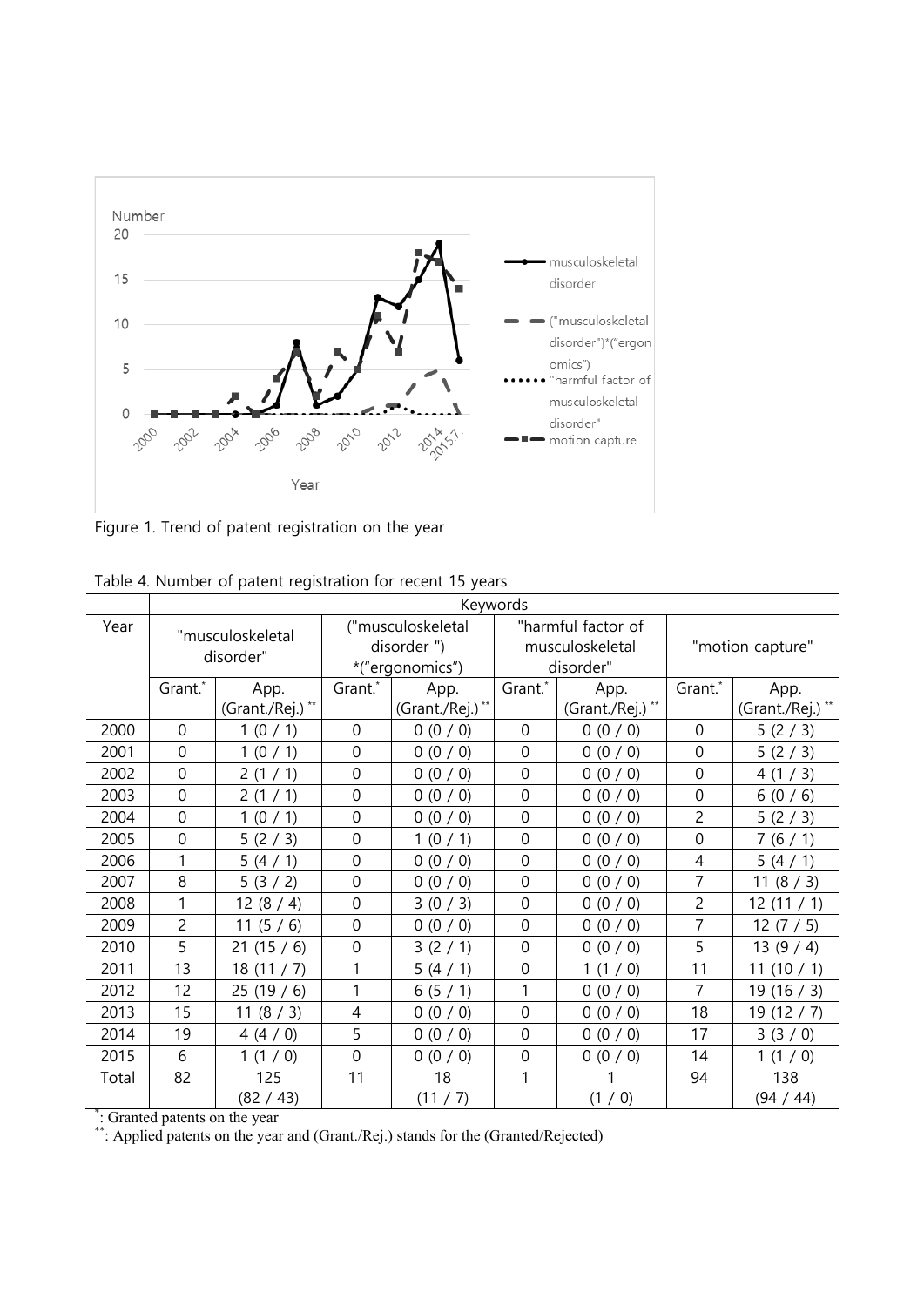#### **4. Discussion and Conclusion**

인간공학 관련 특허 등록 경향을 보면 2005년 이후 많은 특허가 등록된 것을 알 수 있다. 그러나 2003년에 산업안전기준에 관한 규칙을 통해 근골격계질환 및 근골격계 부담작업 유해요인조사에 대한 법령이 제정됨과 함께 근골격계질환 또는 근골격계 유해요인조사에 대한 관심이 증가한 것과는 시기적으로 일치하지 않았다. 이는 특허 출원에서부터 등록까지 짧게는 3개월에서 길게는 5년의 특허심사기간이 소요되기 때문인 것으로 확인되었다. 따라서 특허를 통한 기술개발 동향을 보기 위해서는 특허의 등록시기도 중요하지만, 특허의 출원시기를 확인하는 것이 현재의 기술동향을 확인하는데 더 적합한 것을 알 수 있었다. 따라서 2003년에 근골격계질환 및 근골격계 유해요인조사에 대한 법령이 제정되어 근골격계질환을 키워드로 하는 관련 특허가 출원되기 시작하였으며, 특허심사과정을 거쳐 2005년이후에 특허로 등록이 되기 시작하였다.

근골격계질환을 키워드로 하며 2003년부터 2005년 사이에 출원된 특허는 2006년도에서 2007년도에 특허로 등록되었으며, 2005년 이전에 출원된 특허는 주로 신체운동기구 관련 특허가 등록되어 근골격계질환을 예방하거나 재활에 활용할 수 있는 특허가 등록되었다. 그러나 이 시기의 모션캡쳐 분야에서는 근골격계질환이나 근골격계 유해요인조사에 대한 인식이 적었으며, 신체 동작 인식 방법 자체에 대한 특허가 일부 등록되었고, 대부분은 비디오 데이터 처리와 같은 컴퓨터분야의 특허가 주로 등록되었다.

2006년부터 2010년까지 출원된 근골격계질환 관련 특허는 생체역학적 측면이 이전에 비해 강조되었으며, 신체 동작 데이터의 수집, 분석을 실시하는 방법론을 제안하고, 신발깔창과 인솔, 작업용 의자와 작업대, 재활운동기구 등과 같이 제품에 적용하는 특허가 출원되기 시작하였다. 모션캡쳐 분야의 특허는 단순히 신체 동작을 수집하는 것에서 벗어나 생체역학적 분석을 접목한 특허가 출원되기 시작하였다. 그리고 모션캡쳐를 통해 얻어진 데이터 분석결과를 통해 재활, 보행훈련에 적용하는 특허가 출원되기 시작했으며, 골프와 같은 스포츠 분야로 확대가 되기 시작하였다.

2011년부터 최근까지 출원되어 특허로 등록된 근골격계질환 관련 특허는 근골격계질환 예방에 도움을 줄 수 있는 제품 관련 특허가 증가하였다. 주로 자세 교정에 도움을 주는 기능성 의류와 의자 관련 특허가 증가하였으며, 신체 움직임을 통한 재활에서 바이오피드백 (bio feedback) 을 활용한 자세 교정과 재활 훈련 장치 또는 시스템에 관한 특허가 출원되었다. 모션캡쳐 분야에서는 스포츠 적용분야가 크게 확대되어 골프뿐만 아니라 야구와 승마 분야에 대한 특허가 출원되었다. 그리고 2011년 이후의 모션캡쳐 관련 특허 출원의 특징은 MEMS 센서를 활용한 모션캡쳐 장비가 개발되면서 이에 대한 특허가 증가하였다는 점이다. 2010년이전의 모션캡쳐 관련 특허는 주로 광학식 모션캡쳐 특허로 마커의 추적 방법과 처리 방법 특허가 출원되었지만, 2011년 이후에는 가속도센서와 관성센서와 같은 모션 센서를 활용하한 특허가 증가하였다는 점이다.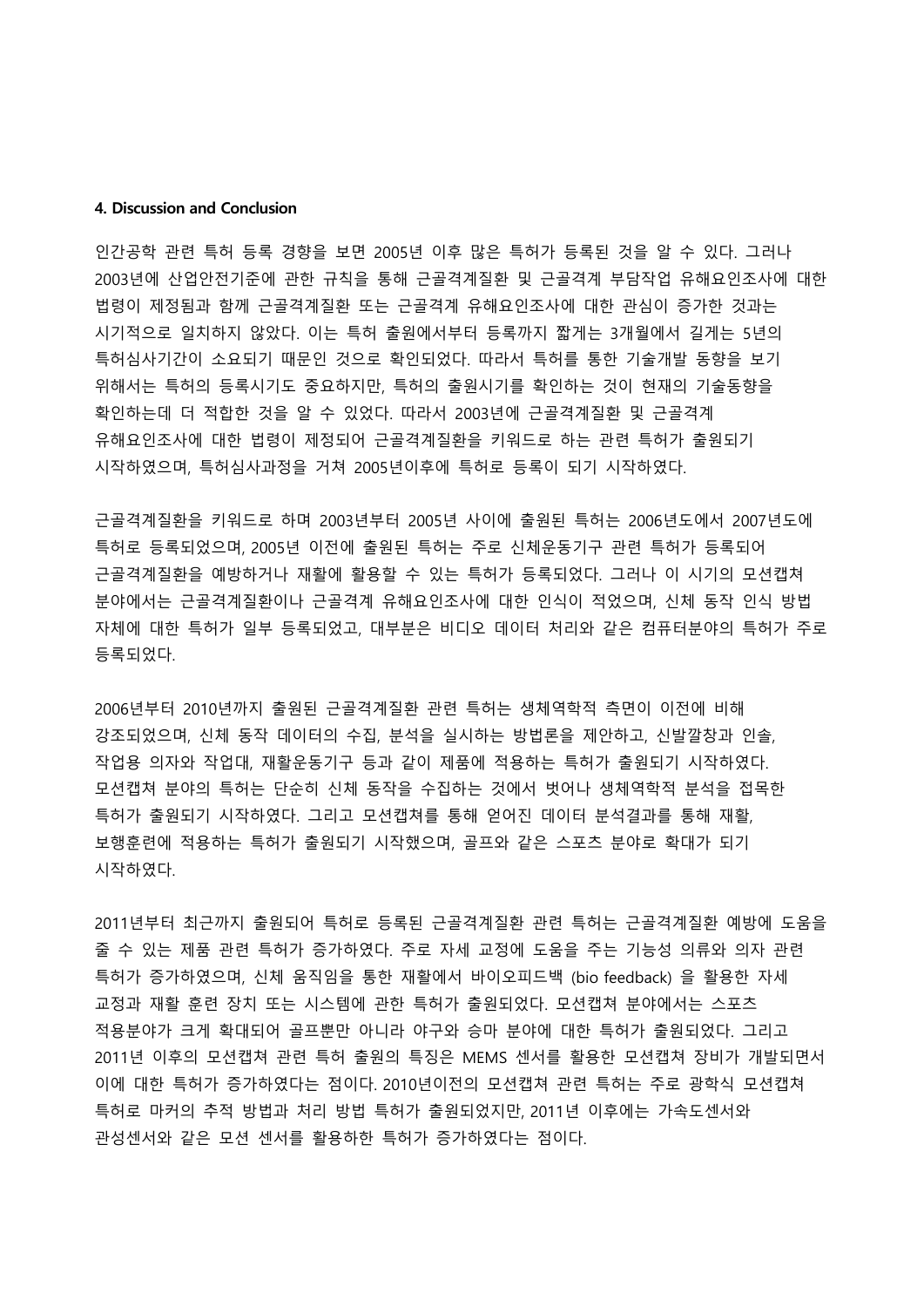본 연구에서는 근골격계질환과 근골격계 유해요인조사를 위한 인간공학적 자세 평가에 모션캡쳐 방식을 접목하기 위해 두 분야의 특허 동향을 알아보았다. 근골격계질환 및 근골격계 유해요인조사가 인간공학 분야와 밀접한 관계를 가지고 있지만, Table 2와 Table 3에 나타난 바와 같이 단일 키워드로 "근골격계질환"을 사용하여 특허를 추출한 후 인간공학 분야에서 접근이 가능한 특허를 추출한 것과 특허 명세서 전문에 "인간공학"이라는 키워드가 함께 포함되는 것은 많은 차이가 발생하였다. 이러한 결과는 현재까지 등록된 특허가 인간공학 분야에서 출원된 것이 적다는 것을 반영한다고 볼 수 있다.

단순히 "인간공학"을 검색어로 사용하는 경우에는 등록된 특허가 7900여건이 넘고, 2007년부터 매년 300건 이상의 특허가 등록되었으며 2014년도에는 800건 이상의 특허가 등록이 되었다. 물론 인간공학 분야가 적용이 가능한 산업분야는 매우 다양하다는 점을 볼 때, 현재 근골격계 분야에서 인간공학 분야의 참여는 시작하는 단계로 볼 수 있다. 따라서 근골격계질환과 근골격계 유해요인 분야는 인간공학적 관점의 특허를 출원할 수 있는 영역이 넓다는 것을 의미한다.

인간공학 분야에서 근골격계 유해요인을 확인하는 방법으로 비용이 적게 소요되고 간단하게 사용이 간단한 인간공학적 자세 평가방법을 활용하였다. 그러나 Burt and Punnett (1999)와 Bao (2009)의 연구에서 밝혀졌듯이 평가자간 오차가 발생할 수 있고 이로 인해 정확한 자세를 판정하는 것에 영향을 미칠 수 있다.

최근 국내에서도 모션캡쳐 방식을 활용한 특허가 출원, 등록되고 있으며, 적용분야가 확대되고 있다. 특히 국내 모션캡쳐 관련 특허는 신체 동작을 정확하게 측정하고 처리하는 방법론 관련 특허뿐만 아니라 골프, 승마 등 스포츠 분야에 가장 활발하게 적용되고 있다. 그러나 근골격계질환 관련 특허는 2007년에 광학식 모션캡쳐를 활용한 특허가 처음으로 출원되어 2009년도에 등록되었으며, 현재까지 MEMS 센서를 활용한 특허는 등록되지 않은 것으로 나타났다. 출원된 특허는 조기공개를 신청하거나 18개월이 지나야 공개가 되므로, 현재 출원상태의 모든 특허를 확인하는 것은 불가능하지만, MEMS센서를 활용한 자세분석에 대한 특허를 확인할 수 없었다.

근골격계질환과 근골격계 유해요인 관련 특허를 통해 인간공학 분야에서 관련 특허를 활용하거나 획득하기 위한 분석을 실시하였다. 현재까지 등록된 특허의 경우, 근골격계질환과 근골격계 유해요인조사에 활용이 가능한 특허는 부족한 것으로 나타났다. 근골격계질환을 포함하여 전반적으로 인간공학 분야의 특허심사를 통과하여 특허로 등록되는 비율도 비인간공학 분야에 비해 낮은 것으로 나타났다 (Table 2, Table 3). 이는 인간공학 분야에서 출원된 특허가 제품 관련 특허이므로 기존의 이론을 활용하거나 명확하게 근거를 제시하는 부분이 부족했던 것으로 판단된다. 예를들어 2009년 이후로 근골격계질환 예방을 위한 자세 교정시스템에 대한 특허가 출원되었으나 특허심사과정에서 거절된 것으로 나타났다. 특허심사에서 거절된 정확한 사유를 확인할 수는 없었지만, 특허법 제29조에서 나타나는 특허의 요건 중 신규성 부분을 만족시키지 못한 것으로 추측된다. 신규성은 국내 또는 구외에서 공지되었거나 공연히 실시된 발명, 간행물에 게재된 발명에 대해서는 특허권을 부여하지 않는 것으로, 출원된 특허가 신체자세를 취득하기 위한 방법론이 기존 특허와 유사하거나 평가 기준이 기존 인간공학적 자세평가도구의 기준을 활용하는 것으로 나타났다.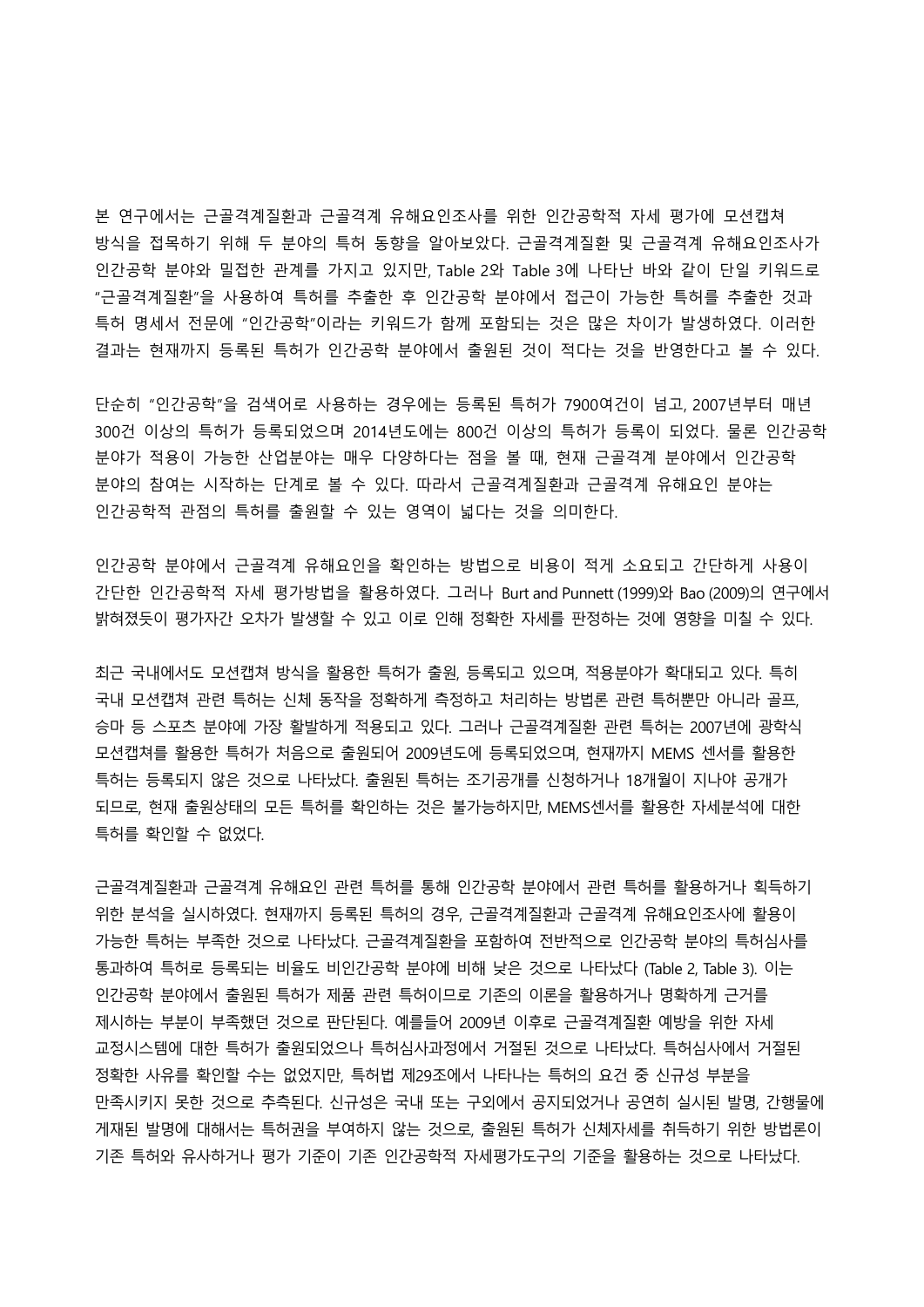따라서 모션캡쳐 기술을 활용함과 동시에 인간공학적 관점에서의 근골격계질환과 근골격계 유해요인 관련 특허를 취득하기 위해서는 신체자세를 측정하거나 질병으로서 근골격계질환을 바라보는 측면보다는 새로운 인간공학적 자세평가방법론이 필요하고 근골격계질환을 예방 및 재활을 위한 기구 또는 적용 제품에 대한 개발이 필요할 것으로 판단된다.

본 연구에서는 근골격계질환과 근골격계 유해요인 관련 특허를 통해 관련 분야의 기술동향을 알아보고, 모션캡쳐 기술의 활용성을 알아보았다. 많은 근골격계질환, 근골격계 유해요인, 모션캡쳐와 관련된 특허가 이미 등록이 되어 있었으나, 많은 부분이 자세교정 및 재활 목적의 제품이거나 스포츠 분야의 훈련시스템에 관한 특허로 나타났다. 따라서 모션캡쳐 기술을 활용함과 동시에 인간공학적 관점에서의 근골격계질환과 근골격계 유해요인 관련 특허를 취득하기 위해서는 신체자세를 측정하거나 질병으로서 근골격계질환을 바라보는 측면보다는 새로운 인간공학적 자세평가방법론이 필요하고 근골격계질환을 예방 및 재활을 위한 기구 또는 적용 제품에 대한 개발이 필요할 것으로 기대된다.

### **References**

Ahmad N., Ghazilla R.A.R., and Khairi N.M., Reviews on various inertial measurement unit (IMU) sensor applications, International Journal of Signal Processing Systems, 1(2), 256-262, 2013.

American Conference of Governmental Industrial Hygienists (ACGIH®), Hand Activity Level (HAL). Threshold Limit Values for Chemical Substances and Physical Agents & Biological Exposure Indices, ACGIH, Cincinnati, 112-114, 2002.

Bao S., Howard N., Spielholz P., Silverstein B., and Polissar N., Interrater reliability of posture observations, Human Factors, 51(3), 292-309, 2009.

Burt S. and Punnett L, Evaluation of interrater reliability for posture observations in a field study, Applied Ergonomics, 30(2), 121-135, 1999.

Ehara Y., Fujimoto H., Miyazaki S., Mochimaru M., Tanaka S., and Yamamoto S., Comparison of the performance of 3-D camera systems II, Gait Posture, 5(3), 251-255, 1997.

Foxlin E., Inertial head-tracker sensor fusion by a complementary separate-bias Kalman filter, Proceedings of Virtual Reality Annual Intternational Symposium (VRAIS), 185–194, 1996.